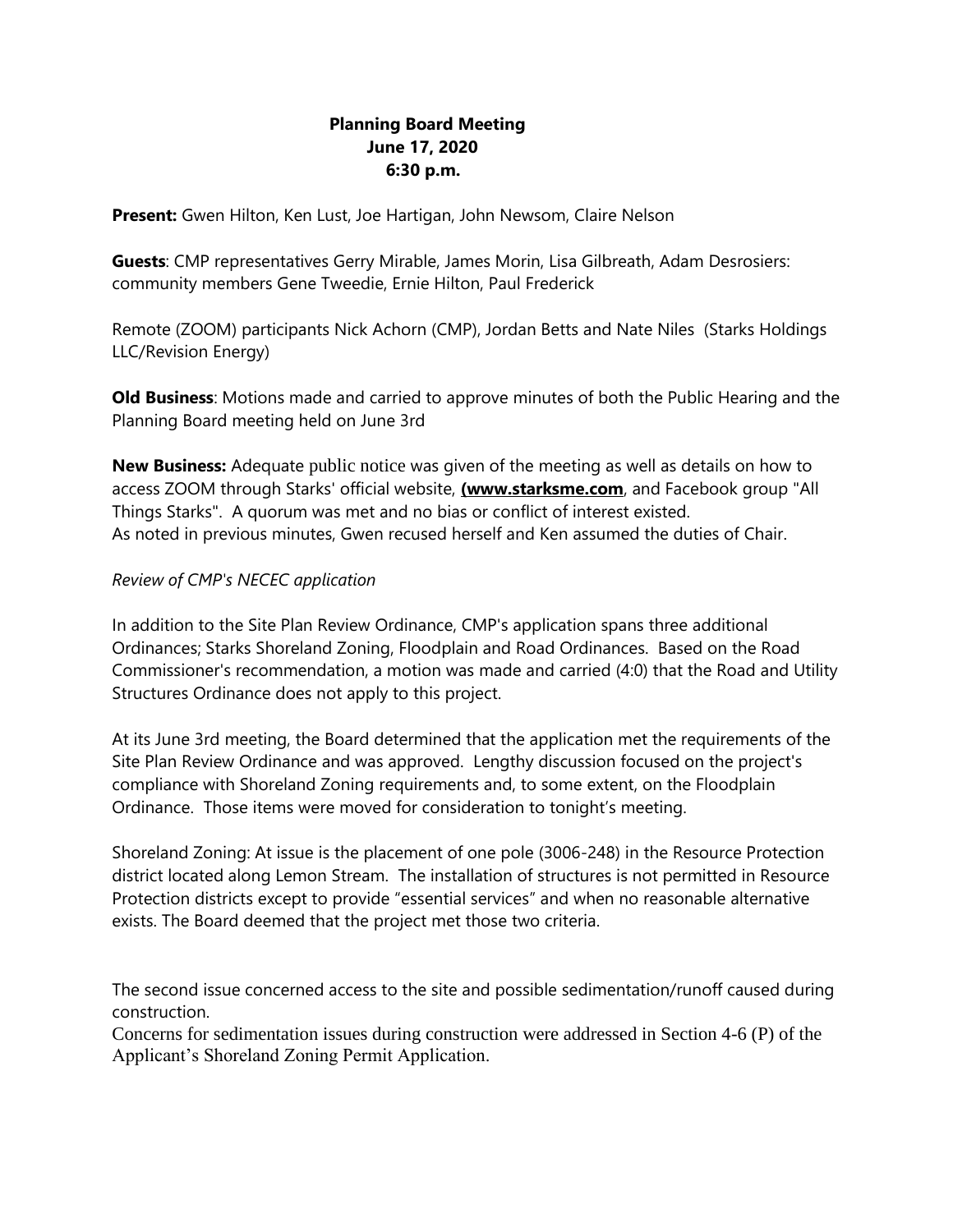## ADDENDUM I

## Findings of Fact, Conclusions of Law, and Decision

Section 16 (D) – Approval Standards Refer to ADDENDUM I (pgs19  $\&$  20) for details of Board Findings and decisions

1. Maintain safe and healthful conditions Upon a motion that the Applicant was in compliance with this section, motion carried (3:1)

2. Not result in water pollution, erosion, or sedimentation to surface waters Upon a motion that the Applicant was in compliance with this section, motion carried (3:1)

3. Adequately provide for the disposal of all wastewater Upon a motion that the Applicant was in compliance with this section, motion carried (4:0)

4. Not have an adverse impact on spawning grounds, fish, aquatic life, bird or other wildlife habitat

Upon a motion that the Applicant was in compliance with this section, motion carried (4:0)

5. Conserve shore cover and visual, as well as actual points of access to inland waters Upon a motion that the Applicant was in compliance with this section, motion carried (4:0)

6. Protect archaeological and historic resources as designated in the Comprehensive Plan Upon a motion that the Applicant was in compliance with this section, motion carried (4:0)

7. Avoid problems associated with flood plain development and use Upon a motion that the Applicant was in compliance with this section, motion carried (4:0)

8. Be in conformance with the provisions of Section 15, Land Use Standards Upon a motion that the Applicant was in compliance with this section, motion carried (3:1)

Findings of Fact, Conclusion of Law, and Decision

Upon a motion that the Applicant was in compliance with the entirety of Section 15 of the Shoreland Zoning Ordinance, motion carried (3:1)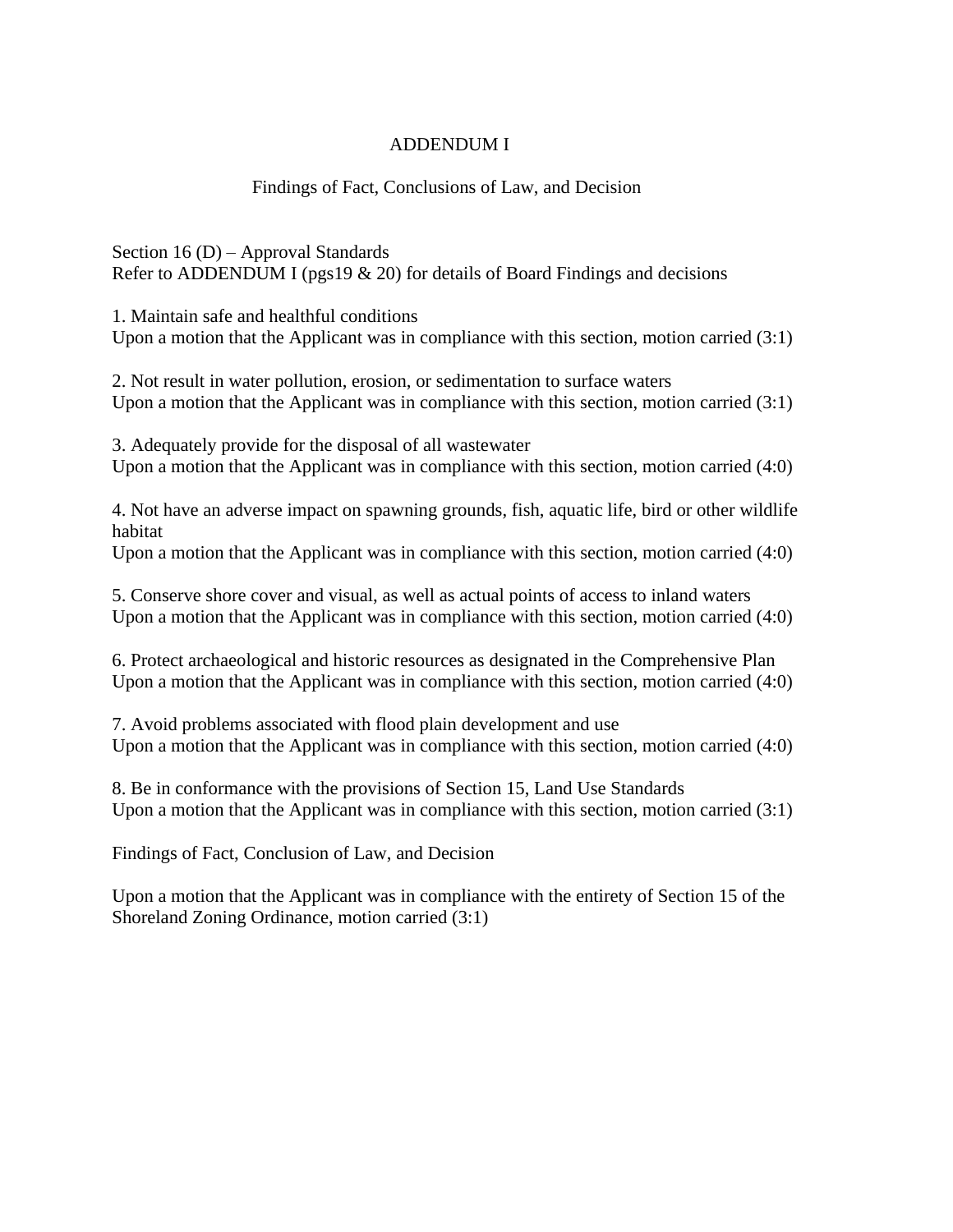## **ADDENDUM II**

# **Findings of Fact, Conclusion of Law, and Decision**

In accordance with the Starks **Floodplain Ordinance,** a permit is issued by the Code Enforcement Officer once he receives assurances from the Planning Board that the proposed project complies with the provisions listed under **Article VIII – Review of Subdivision and Development Proposals** (see.pg 19 of Floodplain Ordinance)

Motion made and carried for Planning Board to provide assurances that the project complies with Article VIII, Sections A, B, C, D, & E of the Floodplain Ordinance

The Board then took up the proposed decision document for approval:

Decision on an application for a Site Plan Review Permit under the Site Plan Review Ordinance for the Town of Starks Findings of Fact, Conclusions of Law, and Decision Planning Board, Town of Starks, Maine Date: June 3, 2020

Upon a motion and second, the Board approved the proposed document as presented.

The Chair then declared that the document was the Planning Board's official written decision.

**New Business** (Cont.) The Planning Board having concluded its review of CMP's application, Gwen resumed her duties as Chair

## *Site Plan Review of Solar Array Application 486 Anson Rd. Starks Holding LLC*

The purpose of the meeting was to determine if the application, initially submitted through ReVision Energy with Icarian Ass. as the applicant, now renamed Starks Holdings LLC as the applicant, was complete. Nate Niles and Jordan Betts joined the meeting remotely.

The applicant agreed to make the change in the applicant on the application including the Site Plans, and to make other corrections to the application document, such as listed contact information, adding the cottage and barn as existing uses, and corrections to the list of abutters.

The Board then went through the application by section, as follows:

1-6. No issues or concerns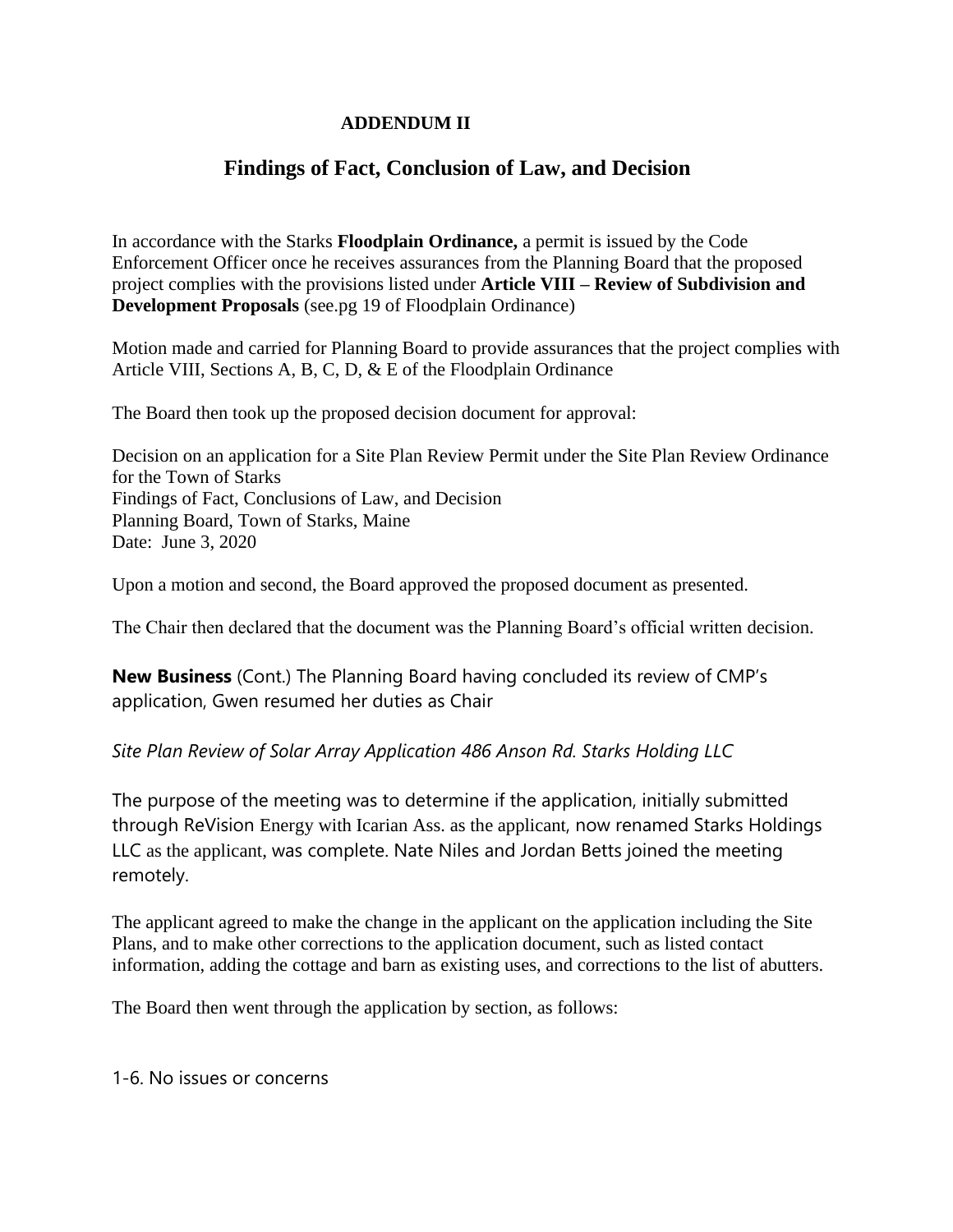7. Proof of Right, Title and Interest.

A concern was raised regarding the Purchase and Sale Agreement's 180 days expiration date. Line 20 (Effective Date/ Business Days) of the Agreement ensured that the contract was still in effect.

8-12 No issues or concerns

13. Location

While the application indicates 850 ft of road frontage, the site map indicates over 1200 ft.. Some clarification is required.

14-17. No issues or concerns

18. Water Supply A waiver was requested and granted

19. Sewage Disposal A waiver was requested and granted

20. Solid Waste Management A waiver was requested and granted

21. No issues or concerns

22. Traffic Access, Internal Circulation, and Parking A waiver was requested and granted

23. No issues or concerns

24. Stormwater Management and Erosion and Sedimentation Control Details available in Sections C4.1 and C4.2 of Plan

25. No issues or concerns

## 26. Signage

A waiver was requested and granted, however signage indicating contact information must be readily visible in case of emergencies

27. Landscaping